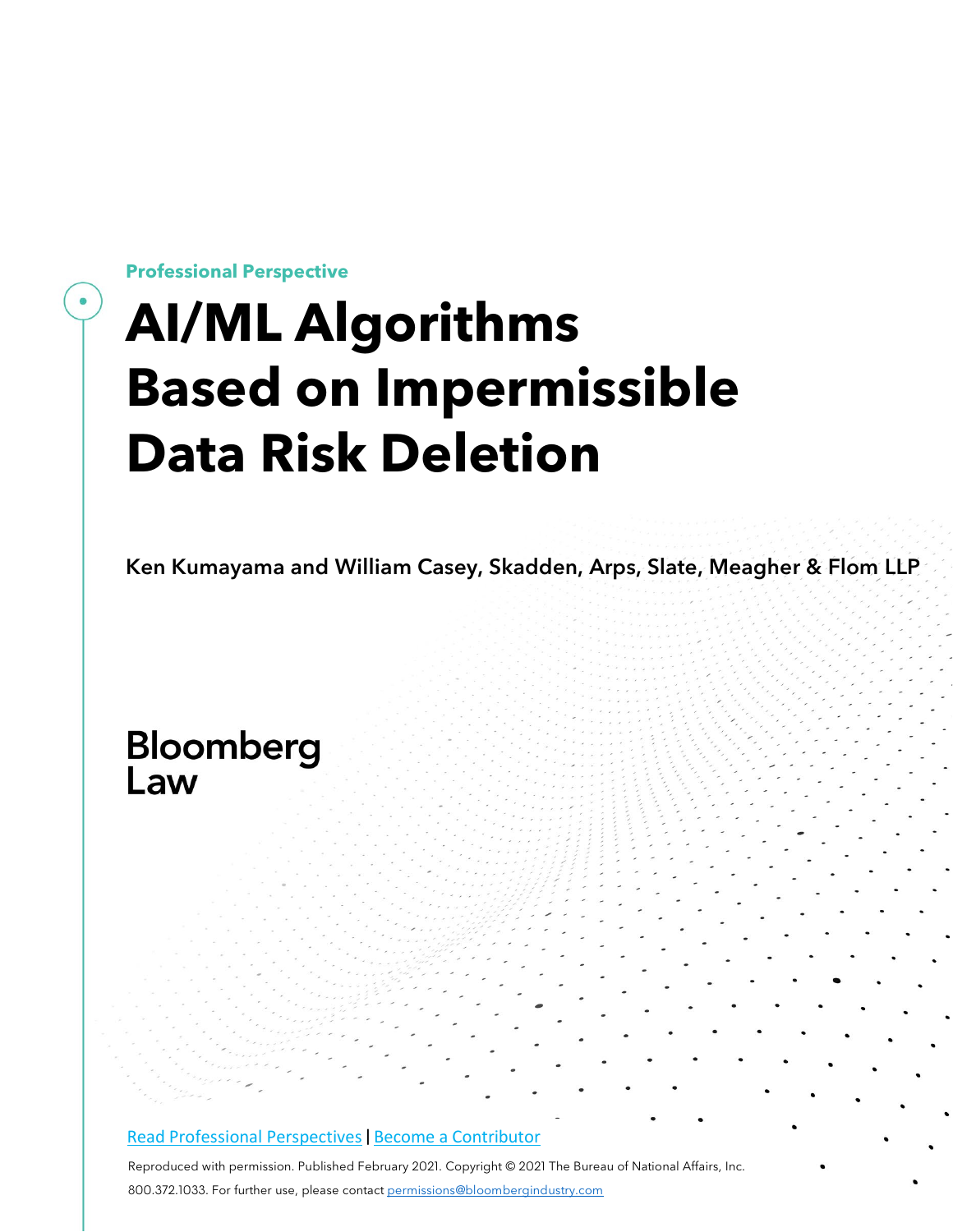# **AI/ML Algorithms Based on Impermissible Data Risk Deletion**

#### *Contributed by Ken [Kumayama](https://www.skadden.com/professionals/k/kumayama-ken-d) and [William](https://www.skadden.com/professionals/c/casey-william-j) Casey, Skadden, Arps, Slate, Meagher & Flom LLP*

The use of artificial intelligence and machine learning to develop models and algorithms (AI/ML models) is now ubiquitous across a variety of industries. While much focus has been placed on what data is used to train AI/ML models, and what effects and biases may be caused through the use of AI/ML models, less attention has been paid to what result should occur if data is impermissibly used to train AI/ML models. Should a company be required to delete the data but be allowed to maintain models and algorithms that do not themselves contain such data? Or should the company also be required to delete AI/ML models that were created using the data?

Recently, in *In the Matter of Everalbum and Paravision*, the Federal Trade Commission issued a [proposed](https://www.ftc.gov/system/files/documents/cases/everalbum_order.pdf) consent order that has been unanimously approved by the FTC's commissioners, requiring Everalbum, Inc. not only to delete data taken and used impermissibly, but also — in contrast to prior orders — to delete any AI/ML models "developed in whole or in part" using such data.

## **Background**

Beginning in 2015, Everalbum operated a photo storage and organization application called "Ever," which allowed users to upload photos and videos to Ever's cloud servers. In February 2017, Everalbum added a "Friends" feature that used facial recognition to organize users' photos based on the faces of the people who appear in them. When Everalbum added this feature, facial recognition was enabled by default and users did not have an option to turn off or disable the feature.

Beginning in May 2018, Everalbum provided a pop-up message to users in Texas, Illinois, Washington and the European Union asking them whether they would like Ever to use facial recognition technology to automatically create albums. The Friends feature and facial recognition were disabled for the users until they clicked "Yes," and users in those territories were given the option to turn the facial recognition feature on or off.

In July 2018, an article posted in the "Help" section of the Everalbum website stated that "[w]hen face recognition is enabled, the technology analyzes the photos and videos that you upload" and "[w]hen face recognition is turned on, you are letting us know that it's ok for us to use the face embeddings of the people in your photos and videos, including you, and that you have the approval of everyone featured in your photos and videos."

Nevertheless, it was not until April 2019 that users outside of Texas, Illinois, Washington and the European Union were presented with a pop-up message and default privacy settings similar to those provided to the users in those territories nearly a year earlier.

In developing its own facial recognition technology, Everalbum combined millions of facial images between September 2017 and August 2019 that it extracted from Ever users' photos with facial images that it obtained from publicly available datasets to create four datasets that it used in the development of its facial recognition technology.

In each of the datasets, Everalbum used computer scripts to identify and compile from Ever users' photos facial images that met all of the following criteria:

- not associated with a deactivated Ever account
- not blurry
- not too small
- not a duplicate of another image
- associated with a specified minimum number of images of the same tagged identity
- in three of the four datasets, not identified by Everalbum as being an image of someone under the age of 13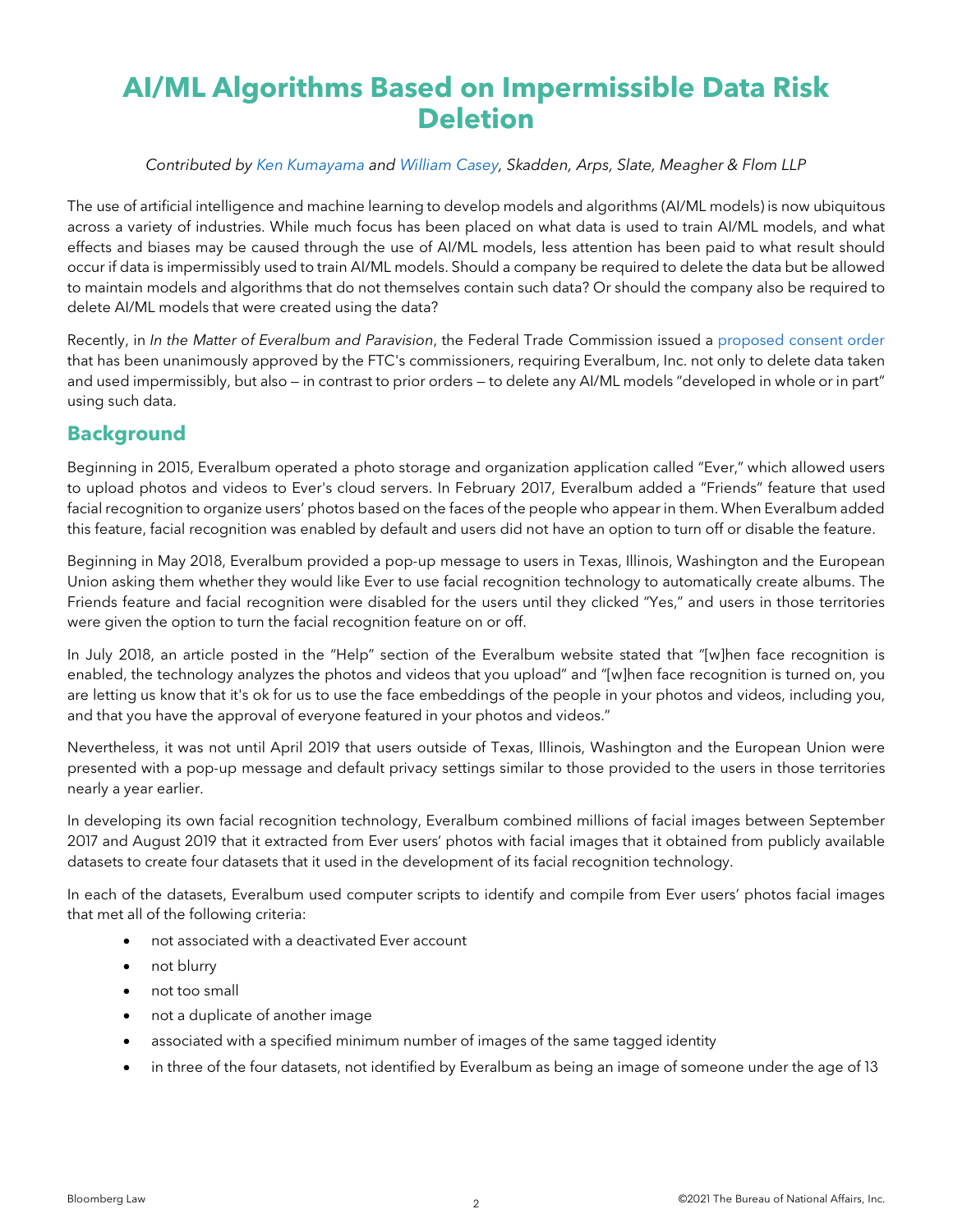In a second dataset, compiled in April 2018, in addition to the six base criteria above, Everalbum excluded facial images extracted from photos of Ever users believed, based on their IP addresses, to be residents of eitherthe U.S. or the European Union.

In June 2018, Everalbum compiled a third dataset that applied the same six base criteria as the other datasets and, in addition, excluded facial images extracted from photos of Ever users believed, based on their IP addresses, to be residents of Illinois, Texas, Washington or the European Union. Everalbum submitted the facial recognition AI/ML model derived from this third dataset to the National Institute of Science and Technology for accuracy testing and comparison to competing facial recognition technologies.

In August 2019, Everalbum compiled a fourth dataset that applied the same six base criteria as the other datasets and, in addition, excluded facial images extracted from photos of users who had neither turned on the facial recognition feature nor clicked "Yes" to the pop-up message described above (i.e., had not affirmatively consented to such use).

Everalbum used the facial recognition AI/ML model derived from this fourth dataset in Ever and to build facial recognition services offered by its enterprise brand, Paravision, which offers facial recognition technology to enterprise customers for purposes such as security, access control, and facilitating payments.

Prior to October 2019, Everalbum also had a privacy policy and sent account deactivation messages indicating that a user's data would be permanently deleted as soon as possible once an account was deleted. However, prior to October 2019, Everalbum retained indefinitely the photos and videos of Ever users who had deactivated their accounts. It was not until October 2019 that Everalbum began deleting all photos and videos associated with Ever accounts that had been deactivated for more than three months.

The FTC investigated Everalbum's actions and on Jan. 11, 2021, issued an agreement containing consent order that provided, in relevant part, that Everalbum: (1) prior to creating numerical representations of faces or training, developing or altering any facial recognition model or algorithm must (A) clearly and conspicuously disclose to the user, separate and apart from any privacy policy or terms of use, all purposes for which Everalbum plans to use or share such information and (B) obtain affirmative express consent from the user to do so; and (2) delete or destroy (A) all photos and videos of users that previously requested deactivation of their Ever accounts; (B) all data taken from users that do not provide express affirmative consent described in (1)(A) within 90 days; and (C) any models or algorithms developed in whole or in part using biometric information that Everalbum collected from users.

## **Analysis**

The Everalbum consent order contains a first for the FTC—a requirement to delete AI/ML models created using wrongfully acquired or misused data. As noted by the statement of FTC Commissioner Rohit Chopra filed concurrently with the Everalbum consent order, prior settlements allowed companies, such as Google/YouTube and Facebook, to retain algorithms and technologies, including facial recognition technologies, that were created using wrongfully obtained data.

Chopra indicated that, in his view, it was important for the FTC to require a violator of data protection laws to "forfeit the fruits of its deception." Since both the Google/YouTube and Facebook settlements were approved during the Trump administration by 3-2 votes of the FTC commissioners, a likely shifting composition of the FTC under the Biden administration could bring a shift in the way that the FTC approaches AI/ML models of companies that have misused data.

Thus, companies should be particularly focused on ensuring that their policies and practices related to data collection and use are clear, particularly with respect to AI/ML models. And, where companies have used data in a manner inconsistent with or not clearly disclosed by their privacy policies, they should consider whether to prophylactically retrain such AI/ML models using "clean" data. Moreover, as Chopra has been nominated by President Joe Biden to lead the Consumer Financial Protection Bureau, financial services companies should be particularly attuned to these issues.